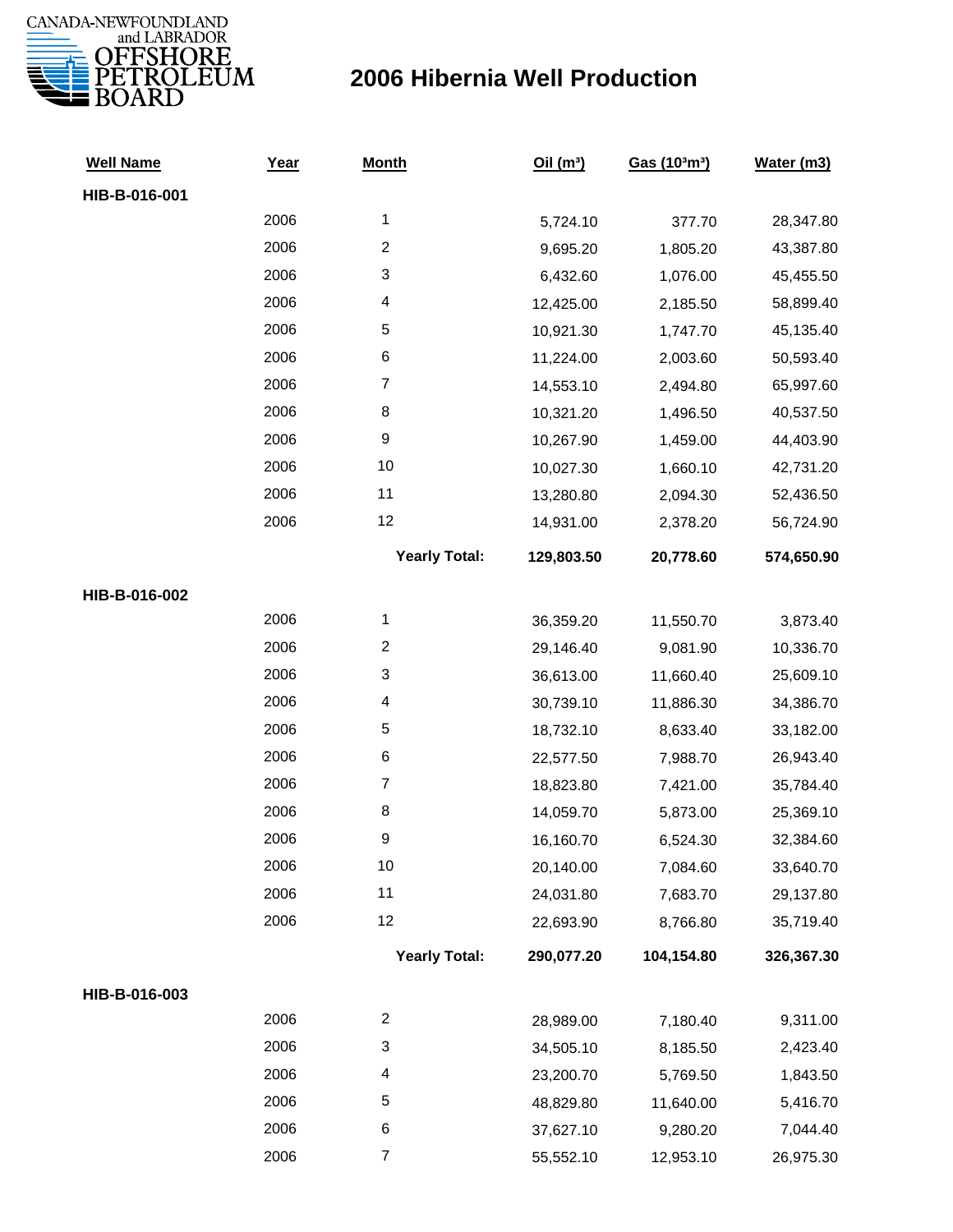

| <b>Well Name</b> | Year | <b>Month</b>         | Oil(m <sup>3</sup> ) | Gas (103m3) | Water (m3)   |
|------------------|------|----------------------|----------------------|-------------|--------------|
|                  | 2006 | 8                    | 46,717.50            | 10,662.80   | 21,859.60    |
|                  | 2006 | $\boldsymbol{9}$     | 53,422.00            | 12,810.10   | 31,245.80    |
|                  | 2006 | 10                   | 61,106.70            | 14,605.80   | 37,573.20    |
|                  | 2006 | 11                   | 58,229.50            | 13,240.30   | 38,500.60    |
|                  | 2006 | 12                   | 56,895.10            | 13,146.40   | 36,099.30    |
|                  |      | <b>Yearly Total:</b> | 505,074.60           | 119,474.10  | 218,292.80   |
| HIB-B-016-004Z   |      |                      |                      |             |              |
|                  | 2006 | 1                    | 43,369.90            | 11,651.90   | 73,122.30    |
|                  | 2006 | $\overline{c}$       | 40,828.70            | 9,753.50    | 75,418.10    |
|                  | 2006 | 3                    | 53,634.50            | 11,675.10   | 81,128.80    |
|                  | 2006 | 4                    | 53,559.30            | 10,662.80   | 80,257.80    |
|                  | 2006 | 5                    | 45,455.30            | 9,165.90    | 72,885.90    |
|                  | 2006 | 6                    | 52,464.70            | 10,708.30   | 81,867.00    |
|                  | 2006 | $\overline{7}$       | 50,278.80            | 11,042.40   | 96,362.90    |
|                  | 2006 | 8                    | 36,437.20            | 7,958.40    | 56,625.20    |
|                  | 2006 | 9                    | 47,061.70            | 10,872.30   | 93,931.80    |
|                  | 2006 | 10                   | 50,178.40            | 11,724.30   | 117,259.4    |
|                  | 2006 | 11                   | 54,292.40            | 10,836.20   | 110,469.3    |
|                  | 2006 | 12                   | 52,346.70            | 13,256.40   | 120,792.9    |
|                  |      | <b>Yearly Total:</b> | 579,907.60           | 129,307.50  | 1,060,121.40 |
| HIB-B-016-008    |      |                      |                      |             |              |
|                  | 2006 | $\overline{2}$       | 10,702.10            | 4,016.60    | 85.00        |
|                  | 2006 | 3                    | 19,750.40            | 8,127.80    | 40.70        |
|                  | 2006 | 4                    | 13,495.20            | 5,633.40    | 23.70        |
|                  | 2006 | 5                    | 2,009.70             | 874.40      | 6.40         |
|                  | 2006 | 6                    | 12,347.70            | 5,428.60    | 30.50        |
|                  | 2006 | $\overline{7}$       | 26,062.40            | 12,168.40   | 50.60        |
|                  | 2006 | 8                    | 54.20                | 17.30       | 0.10         |
|                  | 2006 | $\boldsymbol{9}$     | 22,333.00            | 10,154.40   | 48.90        |
|                  | 2006 | 10                   | 4,635.50             | 1,894.50    | 7.30         |
|                  | 2006 | 12                   | 15,087.70            | 4,078.40    | 15.00        |
|                  |      | <b>Yearly Total:</b> | 126,477.90           | 52,393.80   | 308.20       |
| HIB-B-016-011    |      |                      |                      |             |              |
|                  | 2006 | 12                   | 12,364.50            | 4,019.10    | 1,606.30     |
|                  |      | <b>Yearly Total:</b> | 12,364.50            | 4,019.10    | 1,606.30     |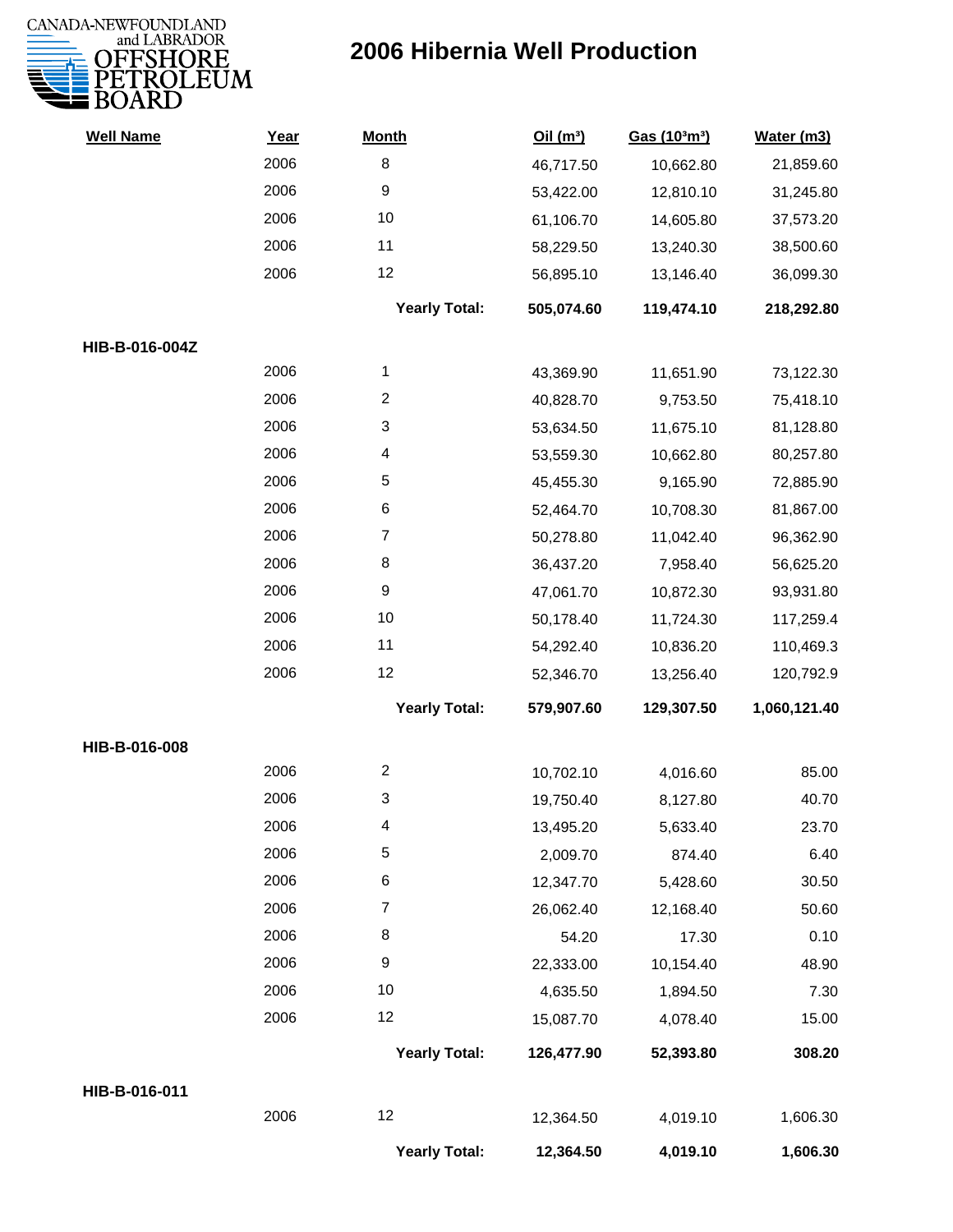

| <b>Well Name</b> | Year | <b>Month</b>         | Oil(m <sup>3</sup> ) | Gas (103m3) | Water (m3) |
|------------------|------|----------------------|----------------------|-------------|------------|
| HIB-B-016-013    |      |                      |                      |             |            |
|                  | 2006 | 5                    | 5,423.50             | 891.70      | 66.60      |
|                  | 2006 | 6                    | 2,538.60             | 949.50      | 4,188.30   |
|                  | 2006 | $\overline{7}$       | 5,199.50             | 869.80      | 19.60      |
|                  | 2006 | 8                    | 932.30               | 135.60      | 1.60       |
|                  | 2006 | 9                    | 7,826.50             | 1,302.70    | 51.20      |
|                  | 2006 | 10                   | 4,667.50             | 926.90      | 26.00      |
|                  | 2006 | 11                   | 2,680.80             | 570.40      | 8.90       |
|                  | 2006 | 12                   | 1,628.30             | 350.50      | 5.60       |
|                  |      | <b>Yearly Total:</b> | 30,897.00            | 5,997.10    | 4,367.80   |
| HIB-B-016-014    |      |                      |                      |             |            |
|                  | 2006 | $\mathbf{1}$         | 26,433.60            | 8,952.10    | 58.40      |
|                  | 2006 | $\overline{c}$       | 13,558.70            | 4,579.90    | 93.70      |
|                  | 2006 | 3                    | 25,834.60            | 8,590.80    | 131.00     |
|                  | 2006 | 4                    | 19,741.90            | 6,929.30    | 68.70      |
|                  | 2006 | 5                    | 671.40               | 243.10      | 1.30       |
|                  | 2006 | 6                    | 11,781.40            | 4,273.80    | 22.00      |
|                  | 2006 | $\overline{7}$       | 30,546.20            | 10,728.60   | 87.80      |
|                  | 2006 | 8                    | 7,865.60             | 2,761.70    | 21.20      |
|                  | 2006 | 9                    | 24,523.60            | 8,241.30    | 62.00      |
|                  | 2006 | 10                   | 3,202.60             | 1,027.70    | 5.00       |
|                  | 2006 | 11                   | 30,483.30            | 10,904.80   | 155.50     |
|                  | 2006 | 12                   | 22,921.80            | 8,429.70    | 0.90       |
|                  |      | <b>Yearly Total:</b> | 217,564.70           | 75,662.80   | 707.50     |
| HIB-B-016-017    |      |                      |                      |             |            |
|                  | 2006 | 1                    | 9,658.20             | 1,928.80    | 40,572.70  |
|                  | 2006 | $\overline{c}$       | 7,775.00             | 1,736.20    | 40,965.80  |
|                  | 2006 | 3                    | 12,199.20            | 2,131.70    | 50,839.50  |
|                  | 2006 | 4                    | 10,152.40            | 1,912.60    | 44,306.40  |
|                  | 2006 | 5                    | 10,402.30            | 2,196.70    | 50,497.70  |
|                  | 2006 | 6                    | 9,031.40             | 1,932.90    | 42,537.40  |
|                  | 2006 | $\overline{7}$       | 9,641.70             | 1,872.70    | 50,041.60  |
|                  | 2006 | 8                    | 6,158.10             | 942.70      | 25,912.80  |
|                  | 2006 | 9                    | 7,175.50             | 1,302.10    | 36,539.70  |
|                  | 2006 | 10                   | 3,006.10             | 548.20      | 24,885.90  |
|                  | 2006 | 11                   | 6,397.80             | 1,408.20    | 52,212.30  |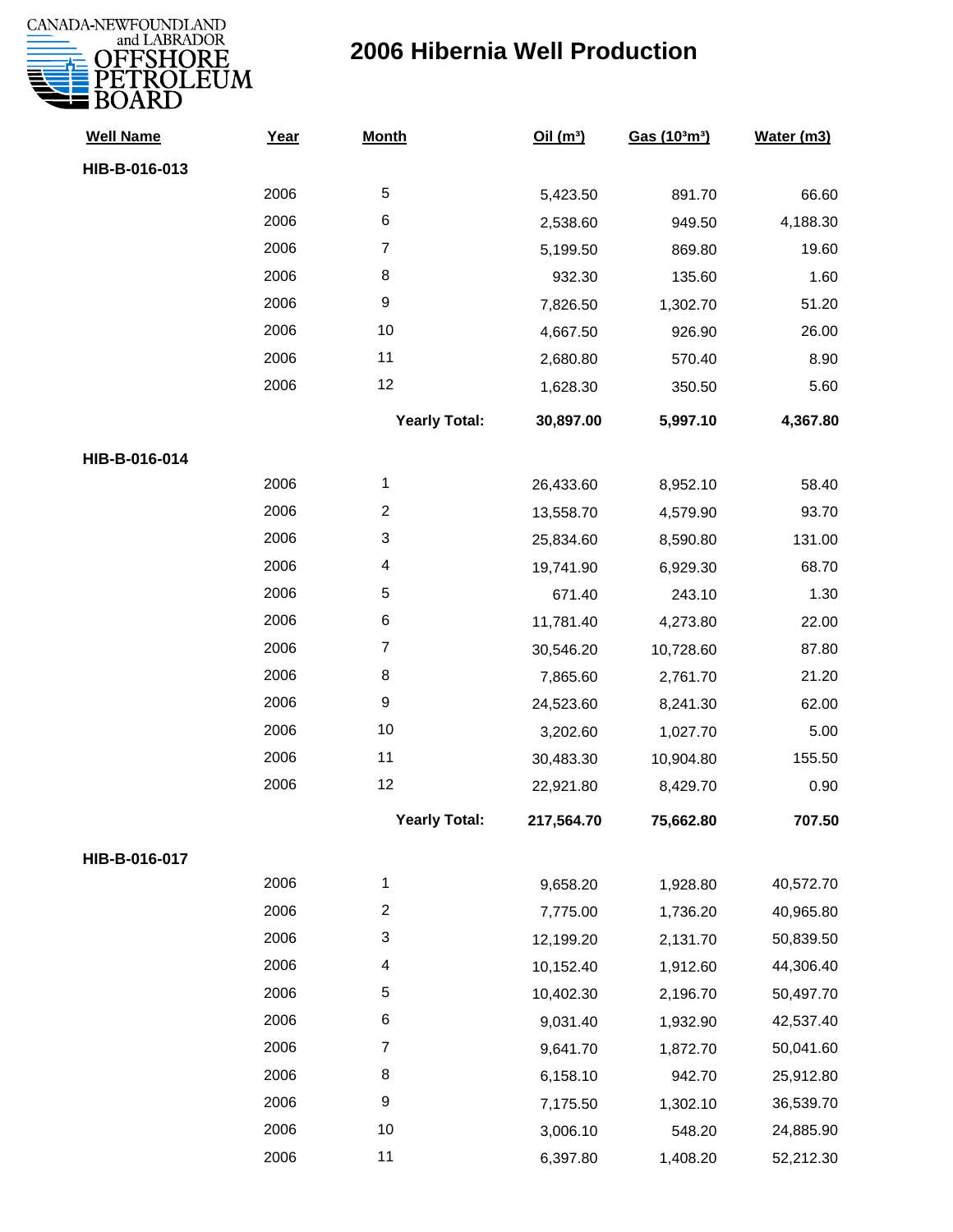

| <b>Well Name</b> | Year | <b>Month</b>            | Oil(m <sup>3</sup> ) | Gas (103m3) | Water (m3) |
|------------------|------|-------------------------|----------------------|-------------|------------|
|                  | 2006 | 12                      | 4,998.40             | 1,186.60    | 51,897.10  |
|                  |      | <b>Yearly Total:</b>    | 96,596.10            | 19,099.40   | 511,208.90 |
| HIB-B-016-018    |      |                         |                      |             |            |
|                  | 2006 | $\mathbf{1}$            | 27,338.80            | 10,865.60   | 80.60      |
|                  | 2006 | $\overline{\mathbf{c}}$ | 23,294.40            | 9,232.30    | 161.20     |
|                  | 2006 | 3                       | 20,385.90            | 7,636.40    | 274.80     |
|                  | 2006 | 4                       | 22,973.10            | 9,094.40    | 1,233.30   |
|                  | 2006 | 5                       | 22,809.40            | 9,523.80    | 890.30     |
|                  | 2006 | 6                       | 31,062.50            | 12,995.50   | 1,085.50   |
|                  | 2006 | $\boldsymbol{7}$        | 39,425.00            | 17,743.30   | 1,311.20   |
|                  | 2006 | 8                       | 22,608.40            | 9,527.30    | 266.90     |
|                  | 2006 | $\boldsymbol{9}$        | 26,670.20            | 12,376.10   | 557.30     |
|                  | 2006 | 10                      | 12,562.30            | 6,445.70    | 292.70     |
|                  | 2006 | 11                      | 43,458.80            | 19,046.70   | 1,655.50   |
|                  | 2006 | 12                      | 12,677.40            | 5,818.10    | 571.00     |
|                  |      | <b>Yearly Total:</b>    | 305,266.20           | 130,305.20  | 8,380.30   |
| HIB-B-016-019Z   |      |                         |                      |             |            |
|                  | 2006 | $\mathbf{1}$            | 8,272.50             | 793.70      | 18.30      |
|                  | 2006 | $\overline{\mathbf{c}}$ | 6,092.60             | 597.20      | 42.10      |
|                  | 2006 | 3                       | 6,025.30             | 572.90      | 12.40      |
|                  | 2006 | 4                       | 5,775.60             | 569.60      | 11.80      |
|                  | 2006 | 5                       | 8,196.60             | 759.60      | 15.60      |
|                  | 2006 | 6                       | 8,417.20             | 808.50      | 11.70      |
|                  | 2006 | 7                       | 7,183.10             | 774.20      | 12.40      |
|                  | 2006 | 8                       | 7,542.00             | 716.20      | 19.00      |
|                  | 2006 | 9                       | 9,132.60             | 881.90      | 26.10      |
|                  | 2006 | 10                      | 10,194.10            | 1,050.40    | 16.20      |
|                  | 2006 | 11                      | 7,741.70             | 843.80      | 0.00       |
|                  | 2006 | 12                      | 10,226.40            | 1,010.70    | 9.40       |
|                  |      | <b>Yearly Total:</b>    | 94,799.70            | 9,378.70    | 195.00     |
| HIB-B-016-022    |      |                         |                      |             |            |
|                  | 2006 | $\mathbf{1}$            | 22,265.80            | 4,443.00    | 30,854.20  |
|                  | 2006 | $\overline{c}$          | 26,729.80            | 3,183.20    | 40,878.30  |
|                  | 2006 | 3                       | 33,511.10            | 7,935.30    | 52,164.00  |
|                  | 2006 | 4                       | 42,670.60            | 8,157.30    | 43,556.40  |
|                  | 2006 | 5                       | 32,403.70            | 5,222.80    | 45,193.50  |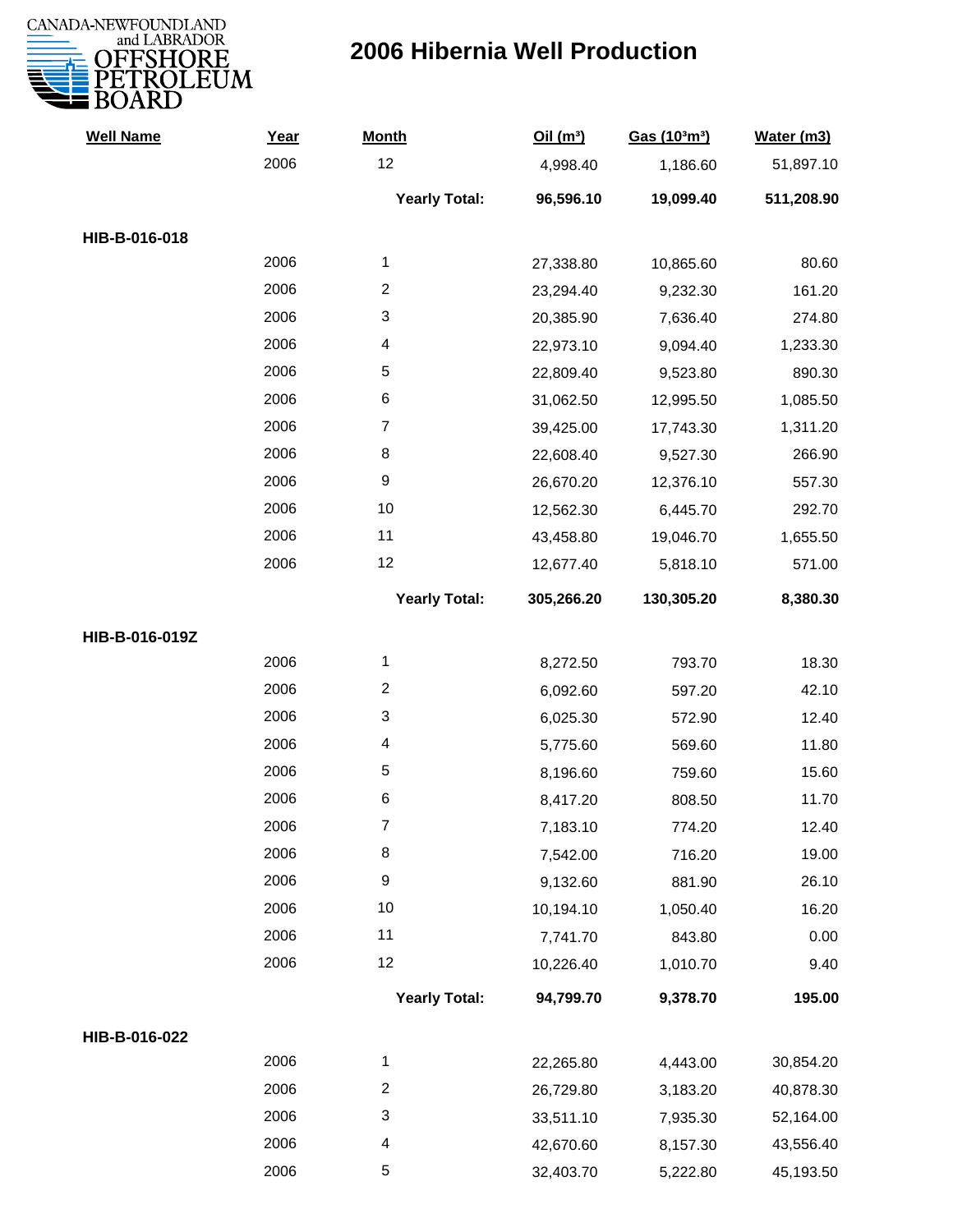

| <b>Well Name</b> | Year | <b>Month</b>         | Oil(m <sup>3</sup> ) | Gas (103m3) | Water (m3) |
|------------------|------|----------------------|----------------------|-------------|------------|
|                  | 2006 | $\,6$                | 28,027.40            | 4,205.00    | 57,068.70  |
|                  | 2006 | 7                    | 20,682.00            | 4,372.10    | 72,758.90  |
|                  | 2006 | 8                    | 13,783.50            | 2,697.70    | 44,569.00  |
|                  | 2006 | 9                    | 11,786.70            | 3,064.30    | 66,964.10  |
|                  | 2006 | 10                   | 7,461.40             | 1,710.20    | 53,849.90  |
|                  | 2006 | 11                   | 12,588.70            | 2,550.20    | 67,983.00  |
|                  | 2006 | 12                   | 7,356.10             | 2,039.30    | 72,256.80  |
|                  |      | <b>Yearly Total:</b> | 259,266.80           | 49,580.40   | 648,096.80 |
| HIB-B-016-023    |      |                      |                      |             |            |
|                  | 2006 | $\mathbf 1$          | 10,015.20            | 1,100.90    | 22.10      |
|                  | 2006 | $\overline{2}$       | 7,279.40             | 781.40      | 50.40      |
|                  | 2006 | 3                    | 7,021.10             | 703.50      | 25.00      |
|                  | 2006 | 4                    | 14,639.90            | 1,624.20    | 26.50      |
|                  | 2006 | 5                    | 21,290.70            | 2,380.40    | 40.80      |
|                  | 2006 | 6                    | 18,060.10            | 1,932.60    | 25.10      |
|                  | 2006 | $\overline{7}$       | 20,196.20            | 2,131.00    | 162.60     |
|                  | 2006 | 8                    | 14,406.60            | 1,470.40    | 57.80      |
|                  | 2006 | $\boldsymbol{9}$     | 15,186.70            | 1,620.50    | 37.30      |
|                  | 2006 | 10                   | 10,491.30            | 1,256.50    | 24.70      |
|                  | 2006 | 11                   | 14,621.60            | 1,626.50    | 0.00       |
|                  | 2006 | 12                   | 14,990.10            | 1,654.20    | 0.00       |
|                  |      | <b>Yearly Total:</b> | 168,198.90           | 18,282.10   | 472.30     |
| HIB-B-016-024    |      |                      |                      |             |            |
|                  | 2006 | 1                    | 39,152.40            | 6,727.80    | 47,168.70  |
|                  | 2006 | $\boldsymbol{2}$     | 43,519.60            | 6,757.60    | 58,766.70  |
|                  | 2006 | $\mathfrak{S}$       | 57,543.00            | 9,442.10    | 80,543.30  |
|                  | 2006 | 4                    | 44,893.30            | 7,020.40    | 69,110.60  |
|                  | 2006 | 5                    | 41,330.30            | 5,202.40    | 75,752.10  |
|                  | 2006 | 6                    | 33,468.70            | 4,127.40    | 68,927.80  |
|                  | 2006 | $\overline{7}$       | 32,788.10            | 4,195.50    | 74,299.80  |
|                  | 2006 | 8                    | 18,794.70            | 2,595.40    | 44,454.50  |
|                  | 2006 | $\boldsymbol{9}$     | 27,708.40            | 4,040.80    | 74,665.20  |
|                  | 2006 | 10                   | 20,688.30            | 3,113.20    | 62,510.20  |
|                  | 2006 | 11                   | 24,935.70            | 3,357.50    | 77,738.60  |
|                  | 2006 | 12                   | 20,559.90            | 2,257.60    | 76,319.00  |
|                  |      | <b>Yearly Total:</b> | 405,382.40           | 58,837.70   | 810,256.50 |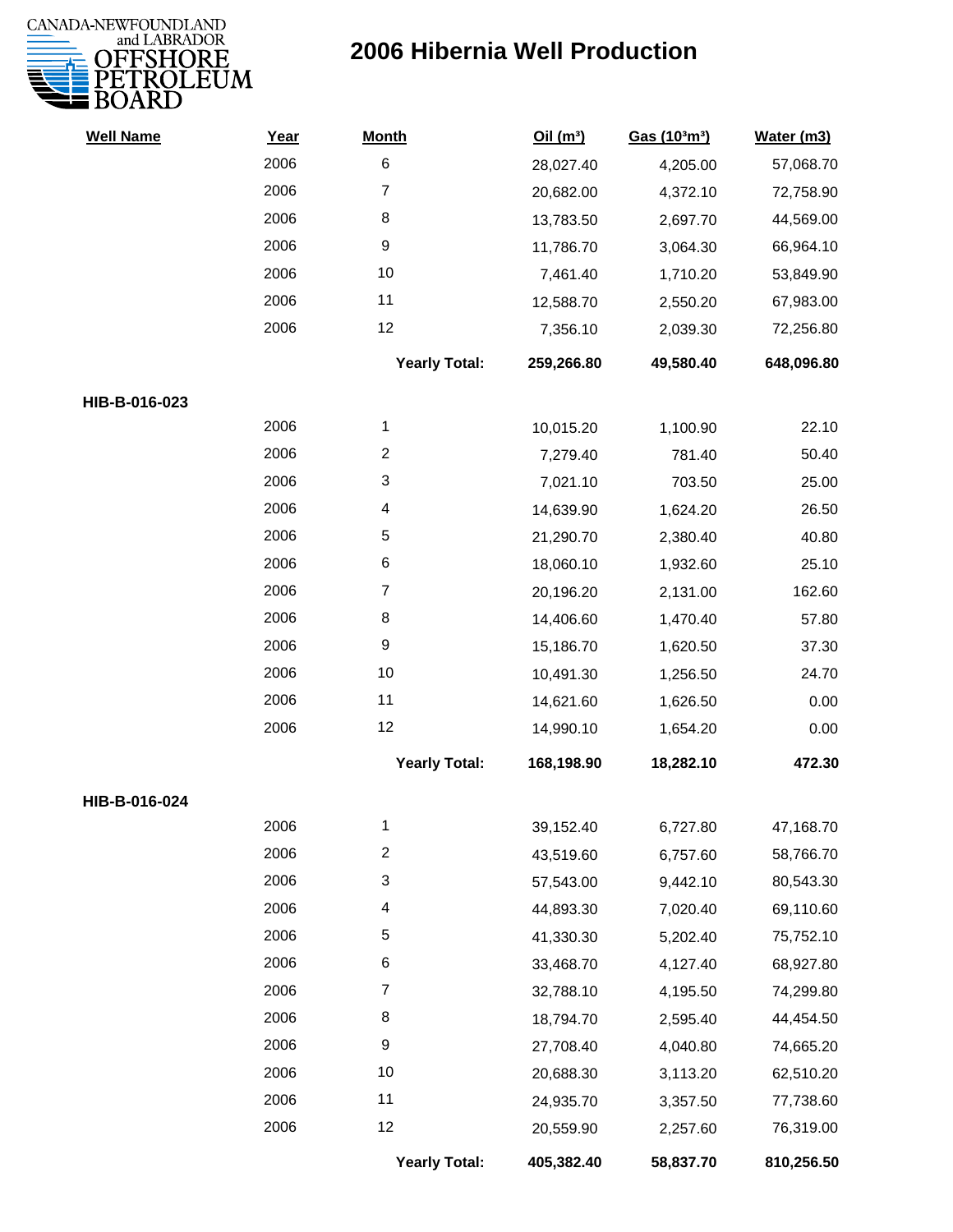

| <b>Well Name</b> | Year | <b>Month</b>         | Oil(m <sup>3</sup> ) | Gas (103m3) | Water (m3) |
|------------------|------|----------------------|----------------------|-------------|------------|
| HIB-B-016-025    |      |                      |                      |             |            |
|                  | 2006 | 1                    | 9,657.30             | 458.80      | 6,224.10   |
|                  | 2006 | $\overline{c}$       | 12,589.60            | 541.90      | 8,436.30   |
|                  | 2006 | 3                    | 16,478.60            | 659.30      | 10,662.20  |
|                  | 2006 | 4                    | 7,603.90             | 329.00      | 5,000.80   |
|                  | 2006 | 5                    | 15,274.90            | 679.40      | 10,699.20  |
|                  | 2006 | 6                    | 13,586.10            | 599.50      | 8,721.20   |
|                  | 2006 | $\overline{7}$       | 15,396.90            | 717.10      | 11,186.50  |
|                  | 2006 | 8                    | 8,429.40             | 395.40      | 5,531.70   |
|                  | 2006 | $\boldsymbol{9}$     | 13,238.00            | 650.00      | 10,313.10  |
|                  | 2006 | 10                   | 16,191.50            | 835.00      | 14,940.40  |
|                  | 2006 | 11                   | 13,239.80            | 669.70      | 12,081.70  |
|                  | 2006 | 12                   | 12,803.20            | 690.90      | 12,687.40  |
|                  |      | <b>Yearly Total:</b> | 154,489.20           | 7,226.00    | 116,484.60 |
| HIB-B-016-028Z   |      |                      |                      |             |            |
|                  | 2006 | $\overline{2}$       | 15,612.30            | 7,082.10    | 108.00     |
|                  | 2006 | 4                    | 21,156.80            | 9,961.50    | 38.60      |
|                  | 2006 | 5                    | 22,247.10            | 7,354.50    | 110.60     |
|                  | 2006 | 6                    | 32,302.20            | 11,249.10   | 103.50     |
|                  | 2006 | $\overline{7}$       | 22,912.40            | 9,558.80    | 44.30      |
|                  | 2006 | 8                    | 27,942.30            | 10,613.30   | 48.20      |
|                  | 2006 | 9                    | 10,901.00            | 5,313.00    | 32.50      |
|                  | 2006 | 10                   | 41,308.50            | 14,205.30   | 114.20     |
|                  | 2006 | 11                   | 1,015.50             | 327.40      | 1.10       |
|                  | 2006 | 12                   | 20,789.20            | 6,881.60    | 23.50      |
|                  |      | <b>Yearly Total:</b> | 216,187.30           | 82,546.60   | 624.50     |
| HIB-B-016-029    |      |                      |                      |             |            |
|                  | 2006 | 1                    | 69,217.20            | 19,022.00   | 153.00     |
|                  | 2006 | $\overline{2}$       | 77,711.70            | 21,432.10   | 537.80     |
|                  | 2006 | 3                    | 106,474.30           | 28,776.60   | 220.60     |
|                  | 2006 | 4                    | 89,571.40            | 25,793.80   | 157.60     |
|                  | 2006 | 5                    | 77,588.70            | 22,355.70   | 149.10     |
|                  | 2006 | 6                    | 74,361.10            | 21,428.40   | 103.60     |
|                  | 2006 | $\overline{7}$       | 79,745.60            | 23,012.40   | 139.20     |
|                  | 2006 | 8                    | 74,309.90            | 22,928.50   | 128.60     |
|                  | 2006 | 9                    | 86,235.90            | 28,269.00   | 189.10     |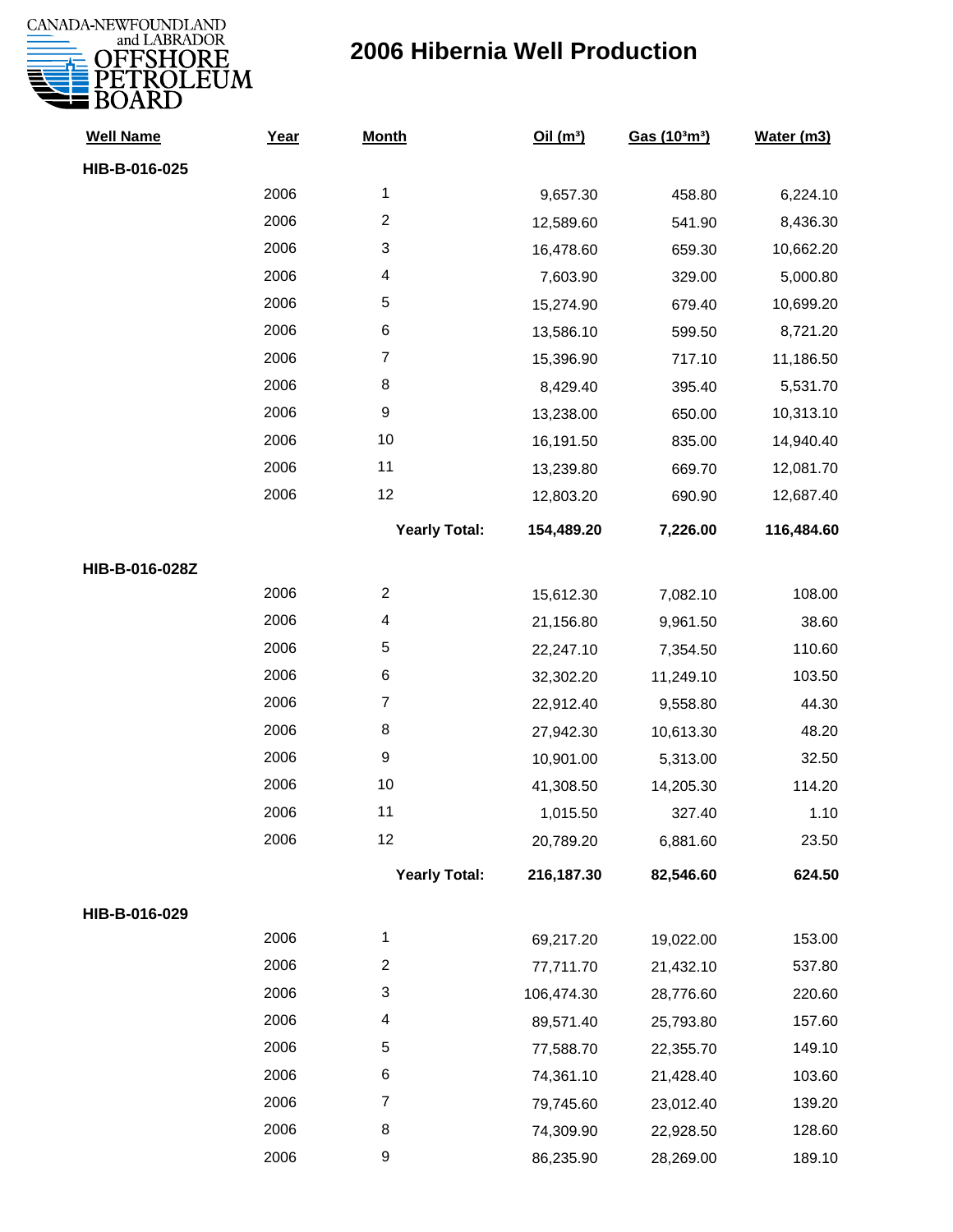

| <b>Well Name</b> | Year | <b>Month</b>             | Oil(m <sup>3</sup> ) | Gas (103m3) | Water (m3) |
|------------------|------|--------------------------|----------------------|-------------|------------|
|                  | 2006 | 10                       | 96,527.70            | 33,204.00   | 233.40     |
|                  | 2006 | 11                       | 100,198.80           | 34,609.70   | 21.00      |
|                  | 2006 | 12                       | 85,767.90            | 31,944.30   | 0.00       |
|                  |      | <b>Yearly Total:</b>     | 1,017,710.20         | 312,776.50  | 2,033.00   |
| HIB-B-016-033    |      |                          |                      |             |            |
|                  | 2006 | 1                        | 13,159.80            | 4,006.90    | 34,807.10  |
|                  | 2006 | $\overline{c}$           | 9,016.40             | 3,299.50    | 27,205.90  |
|                  | 2006 | 3                        | 16,995.60            | 6,413.20    | 50,733.20  |
|                  | 2006 | $\overline{\mathcal{A}}$ | 12,478.20            | 3,815.70    | 36,459.60  |
|                  | 2006 | 5                        | 8,780.70             | 2,614.40    | 34,104.10  |
|                  | 2006 | $\,6$                    | 17,048.30            | 4,631.90    | 68,636.40  |
|                  | 2006 | $\overline{7}$           | 16,553.10            | 4,704.50    | 69,710.20  |
|                  | 2006 | 8                        | 9,041.70             | 3,207.00    | 39,507.10  |
|                  | 2006 | 9                        | 11,736.60            | 3,749.30    | 39,347.50  |
|                  | 2006 | 10                       | 22,333.80            | 5,661.50    | 29,476.70  |
|                  | 2006 | 11                       | 25,461.70            | 6,111.60    | 32,648.50  |
|                  | 2006 | 12                       | 24,597.30            | 6,205.60    | 38,976.60  |
|                  |      | <b>Yearly Total:</b>     | 187,203.20           | 54,421.10   | 501,612.90 |
| HIB-B-016-034Y   |      |                          |                      |             |            |
|                  | 2006 | 1                        | 35,074.10            | 13,409.50   | 77.50      |
|                  | 2006 | $\overline{2}$           | 22,957.30            | 7,461.70    | 162.40     |
|                  | 2006 | 3                        | 383.90               | 92.00       | 0.70       |
|                  | 2006 | 8                        | 28,368.20            | 7,469.60    | 49.00      |
|                  | 2006 | 9                        | 241.30               | 66.30       | 0.40       |
|                  | 2006 | 12                       | 26,455.20            | 5,403.30    | 29.40      |
|                  |      | <b>Yearly Total:</b>     | 113,480.00           | 33,902.40   | 319.40     |
| HIB-B-016-036    |      |                          |                      |             |            |
|                  | 2006 | 1                        | 125,730.20           | 33,072.10   | 563.10     |
|                  | 2006 | $\overline{c}$           | 125,921.20           | 32,963.60   | 976.00     |
|                  | 2006 | 3                        | 158,956.10           | 40,075.60   | 328.50     |
|                  | 2006 | 4                        | 143,093.70           | 37,401.90   | 251.80     |
|                  | 2006 | 5                        | 153,290.40           | 40,618.00   | 294.60     |
|                  | 2006 | 6                        | 147,642.80           | 37,543.80   | 207.00     |
|                  | 2006 | $\overline{7}$           | 111,370.30           | 27,526.30   | 194.40     |
|                  | 2006 | 8                        | 86,648.40            | 22,443.70   | 149.90     |
|                  | 2006 | 9                        | 99,331.60            | 26,820.60   | 217.90     |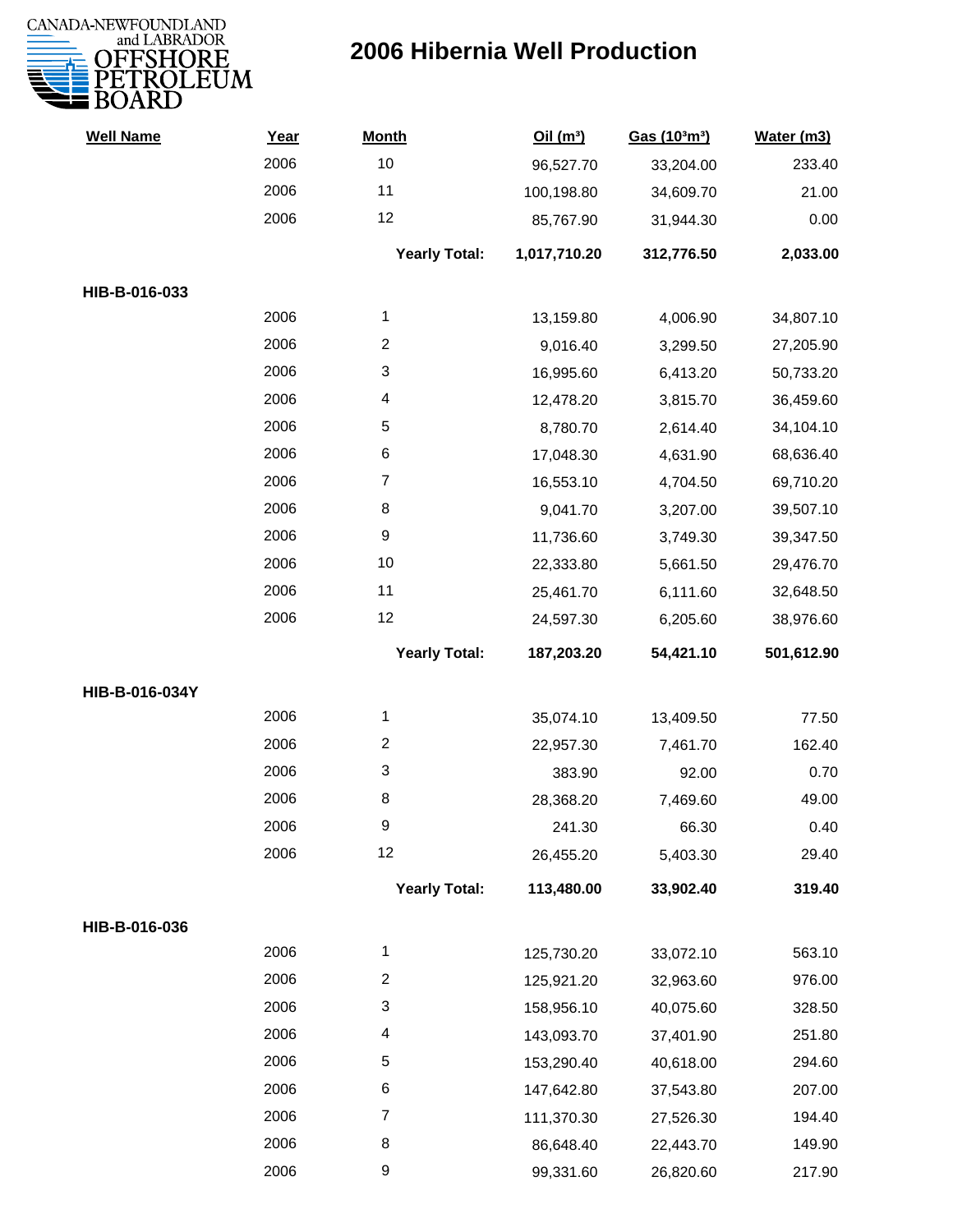

| <b>Well Name</b> | Year | <b>Month</b>         | Oil(m <sup>3</sup> ) | Gas (103m3) | Water (m3) |
|------------------|------|----------------------|----------------------|-------------|------------|
|                  | 2006 | 10                   | 133,761.50           | 36,680.80   | 214.40     |
|                  | 2006 | 11                   | 122,161.70           | 31,462.70   | 0.00       |
|                  | 2006 | 12                   | 141,418.80           | 37,321.10   | 0.00       |
|                  |      | <b>Yearly Total:</b> | 1,549,326.70         | 403,930.20  | 3,397.60   |
| HIB-B-016-040    |      |                      |                      |             |            |
|                  | 2006 | 1                    | 55,015.60            | 13,623.90   | 467.40     |
|                  | 2006 | $\overline{c}$       | 50,349.90            | 12,471.90   | 1,355.60   |
|                  | 2006 | 3                    | 59,239.40            | 14,763.40   | 495.60     |
|                  | 2006 | 4                    | 51,769.00            | 13,930.00   | 90.90      |
|                  | 2006 | 5                    | 45,797.20            | 13,162.30   | 88.00      |
|                  | 2006 | 6                    | 52,561.50            | 15,196.30   | 73.30      |
|                  | 2006 | 7                    | 49,612.90            | 14,107.50   | 86.60      |
|                  | 2006 | 8                    | 37,835.90            | 11,114.30   | 65.40      |
|                  | 2006 | 9                    | 42,871.80            | 12,482.50   | 94.10      |
|                  | 2006 | 10                   | 44,702.90            | 13,786.80   | 71.60      |
|                  | 2006 | 11                   | 41,558.60            | 12,398.20   | 0.00       |
|                  | 2006 | 12                   | 39,345.30            | 12,227.40   | 0.00       |
|                  |      | <b>Yearly Total:</b> | 570,660.00           | 159,264.50  | 2,888.50   |
| HIB-B-016-041    |      |                      |                      |             |            |
|                  | 2006 | 1                    | 19,061.20            | 4,398.90    | 59,520.50  |
|                  | 2006 | $\overline{c}$       | 18,359.30            | 4,258.50    | 66,677.40  |
|                  | 2006 | 3                    | 25,795.80            | 6,948.30    | 118,231.4  |
|                  | 2006 | 4                    | 17,055.00            | 4,606.90    | 96,571.40  |
|                  | 2006 | 5                    | 16,063.50            | 4,376.80    | 47,467.20  |
|                  | 2006 | 6                    | 51,870.50            | 13,283.20   | 21,223.00  |
|                  | 2006 | $\overline{7}$       | 61,858.90            | 13,751.90   | 26,858.40  |
|                  | 2006 | 8                    | 38,289.90            | 8,592.40    | 30,106.10  |
|                  | 2006 | 9                    | 33,184.10            | 8,985.10    | 79,307.10  |
|                  | 2006 | 10                   | 23,756.30            | 6,818.10    | 100,637.7  |
|                  | 2006 | 11                   | 16,244.80            | 6,618.00    | 101,754.4  |
|                  | 2006 | 12                   | 14,383.70            | 4,767.50    | 32,278.90  |
|                  |      | <b>Yearly Total:</b> | 335,923.00           | 87,405.60   | 780,633.50 |
| HIB-B-016-042    |      |                      |                      |             |            |
|                  | 2006 | 1                    | 10,910.50            | 2,429.70    | 22,423.90  |
|                  | 2006 | $\overline{c}$       | 11,124.90            | 2,674.00    | 28,348.30  |
|                  | 2006 | 3                    | 12,355.50            | 3,994.80    | 34,309.80  |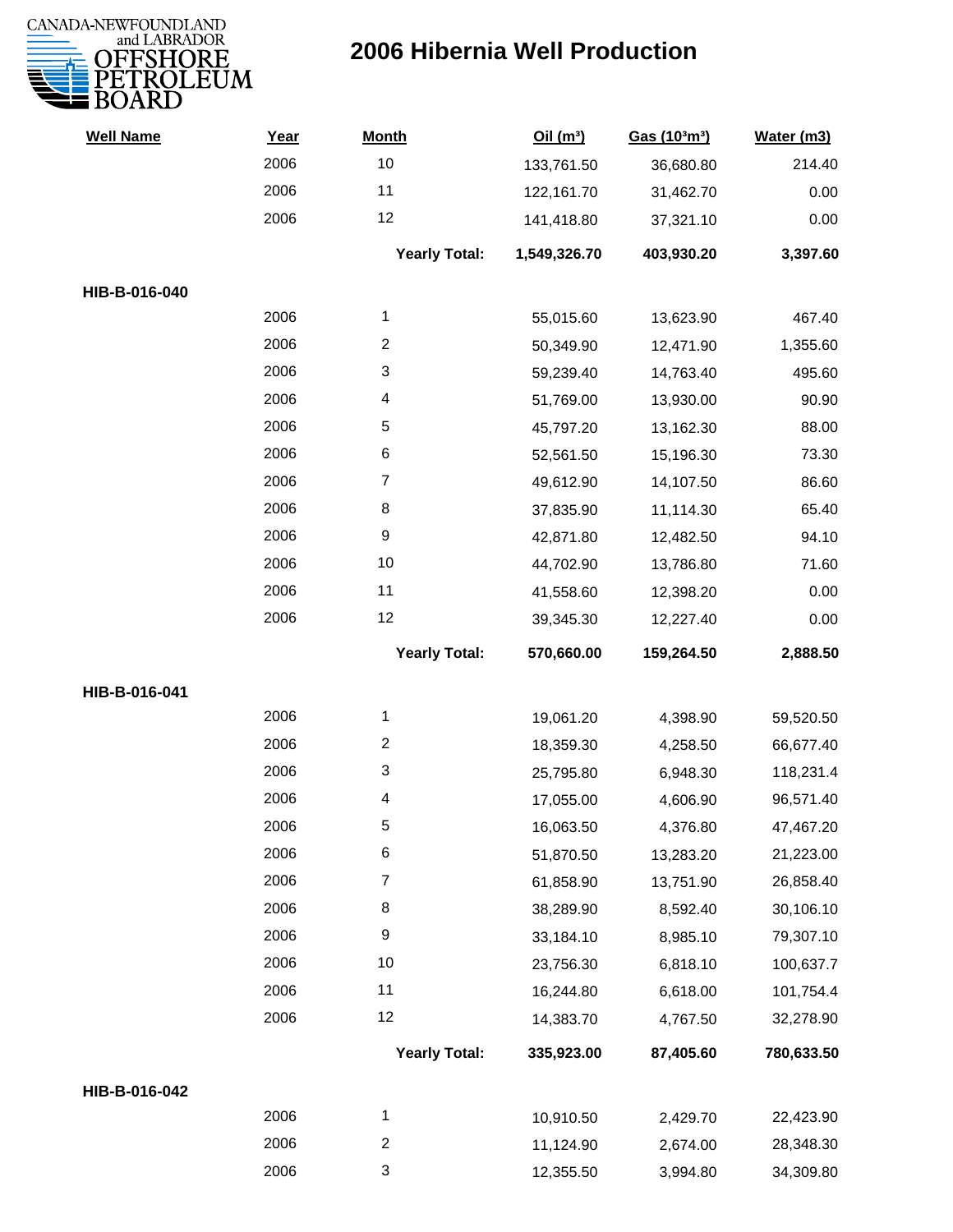

| <b>Well Name</b> | Year | <b>Month</b>         | Oil(m <sup>3</sup> ) | Gas (103m3) | Water (m3) |
|------------------|------|----------------------|----------------------|-------------|------------|
|                  | 2006 | 4                    | 10,130.40            | 3,772.80    | 29,016.00  |
|                  | 2006 | 5                    | 7,951.90             | 2,950.90    | 27,968.50  |
|                  | 2006 | 6                    | 8,388.80             | 1,969.60    | 31,541.50  |
|                  | 2006 | $\overline{7}$       | 5,809.90             | 2,548.50    | 45,328.90  |
|                  | 2006 | 8                    | 5,754.50             | 1,387.10    | 22,081.60  |
|                  | 2006 | $\boldsymbol{9}$     | 7,826.20             | 1,714.10    | 25,926.10  |
|                  | 2006 | 10                   | 17,556.00            | 4,488.50    | 47,908.60  |
|                  | 2006 | 11                   | 35,715.70            | 7,501.80    | 50,663.40  |
|                  | 2006 | 12                   | 41,613.30            | 8,740.60    | 52,949.90  |
|                  |      | <b>Yearly Total:</b> | 175,137.60           | 44,172.40   | 418,466.50 |
| HIB-B-016-043    |      |                      |                      |             |            |
|                  | 2006 | $\mathbf{1}$         | 29,538.90            | 7,368.30    | 2,090.90   |
|                  | 2006 | $\overline{2}$       | 35,088.70            | 8,315.00    | 1,349.70   |
|                  | 2006 | 3                    | 42,061.50            | 9,950.40    | 1,995.80   |
|                  | 2006 | 4                    | 35,121.40            | 8,824.70    | 1,932.00   |
|                  | 2006 | $\sqrt{5}$           | 38,165.80            | 10,284.90   | 2,003.00   |
|                  | 2006 | $\,6$                | 33,051.90            | 9,194.70    | 2,381.90   |
|                  | 2006 | $\overline{7}$       | 37,416.20            | 9,657.10    | 2,949.50   |
|                  | 2006 | 8                    | 25,526.40            | 6,613.70    | 2,122.20   |
|                  | 2006 | $\boldsymbol{9}$     | 29,316.20            | 8,208.50    | 3,359.30   |
|                  | 2006 | 10                   | 30,880.20            | 8,412.80    | 4,103.80   |
|                  | 2006 | 11                   | 27,240.60            | 6,905.00    | 4,358.70   |
|                  | 2006 | 12                   | 28,500.40            | 8,228.00    | 4,064.30   |
|                  |      | <b>Yearly Total:</b> | 391,908.20           | 101,963.10  | 32,711.10  |
| HIB-B-016-045    |      |                      |                      |             |            |
|                  | 2006 | 1                    | 10,403.70            | 2,685.50    | 69,057.80  |
|                  | 2006 | 2                    | 8,813.80             | 2,397.20    | 80,786.10  |
|                  | 2006 | 3                    | 8,544.30             | 2,347.50    | 94,910.70  |
|                  | 2006 | 4                    | 6,401.80             | 2,300.10    | 74,148.90  |
|                  | 2006 | 5                    | 5,621.80             | 1,936.90    | 75,054.60  |
|                  | 2006 | 6                    | 9,786.80             | 2,842.00    | 53,764.40  |
|                  | 2006 | 8                    | 11,060.70            | 2,726.00    | 22.40      |
|                  | 2006 | 9                    | 13,907.00            | 3,582.10    | 30.40      |
|                  | 2006 | 10                   | 13,803.80            | 3,674.00    | 22.00      |
|                  | 2006 | 11                   | 12,844.40            | 3,218.40    | 20.50      |
|                  | 2006 | 12                   | 12,689.50            | 3,242.40    | 17.80      |
|                  |      | <b>Yearly Total:</b> | 113,877.60           | 30,952.10   | 447,835.60 |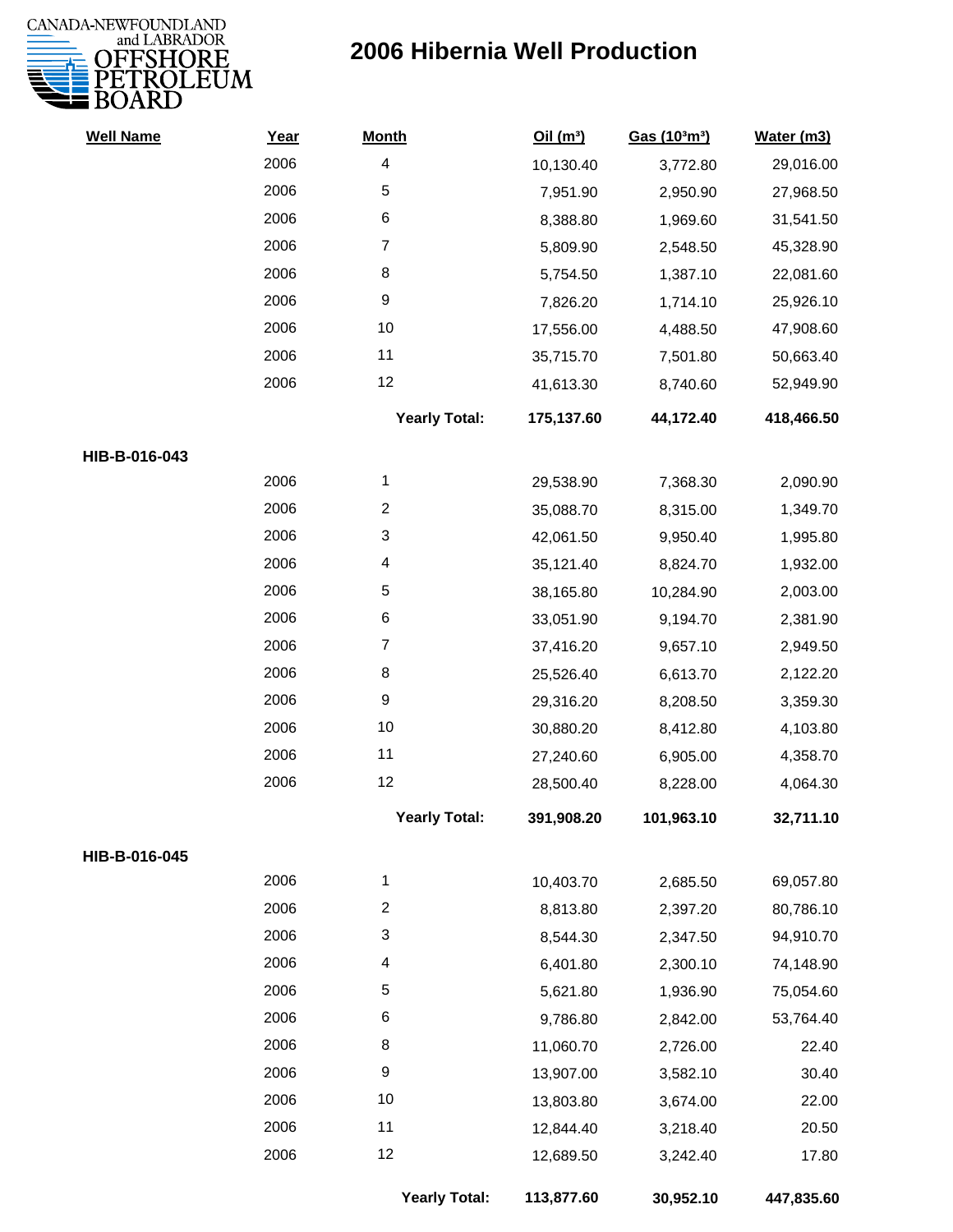

| <b>Well Name</b> | Year | <b>Month</b>         | Oil (m <sup>3</sup> ) | Gas (103m3) | Water (m3) |
|------------------|------|----------------------|-----------------------|-------------|------------|
| HIB-B-016-046    |      |                      |                       |             |            |
|                  | 2006 | $\mathbf{1}$         | 71,993.30             | 10,519.40   | 159.20     |
|                  | 2006 | $\overline{c}$       | 95,344.20             | 14,663.40   | 659.60     |
|                  | 2006 | 3                    | 110,234.20            | 16,264.00   | 227.70     |
|                  | 2006 | 4                    | 97,649.10             | 15,077.20   | 172.40     |
|                  | 2006 | 5                    | 103,714.60            | 14,466.00   | 199.20     |
|                  | 2006 | 6                    | 95,277.40             | 13,825.30   | 133.10     |
|                  | 2006 | $\overline{7}$       | 104,080.80            | 14,913.60   | 181.60     |
|                  | 2006 | $\,8\,$              | 84,549.80             | 13,175.90   | 146.30     |
|                  | 2006 | $\boldsymbol{9}$     | 94,921.20             | 14,528.30   | 208.30     |
|                  | 2006 | 10                   | 99,203.20             | 15,045.90   | 159.00     |
|                  | 2006 | 11                   | 84,281.60             | 12,596.20   | 0.00       |
|                  | 2006 | 12                   | 114,472.50            | 17,045.10   | 0.00       |
|                  |      | <b>Yearly Total:</b> | 1,155,721.90          | 172,120.30  | 2,246.40   |
| HIB-B-016-048    |      |                      |                       |             |            |
|                  | 2006 | $\overline{2}$       | 5,181.60              | 315.50      | 35.80      |
|                  | 2006 | 3                    | 16,009.40             | 1,012.30    | 32.90      |
|                  | 2006 | 4                    | 14,561.00             | 996.40      | 25.50      |
|                  | 2006 | 5                    | 16,562.80             | 1,142.50    | 127.10     |
|                  | 2006 | $\,6$                | 10,585.60             | 814.00      | 57.90      |
|                  | 2006 | $\overline{7}$       | 14,019.50             | 1,029.10    | 40.20      |
|                  | 2006 | 8                    | 13,786.10             | 921.60      | 27.50      |
|                  | 2006 | 9                    | 17,254.30             | 1,188.50    | 37.80      |
|                  | 2006 | 10                   | 21,482.70             | 1,555.00    | 72.20      |
|                  | 2006 | 11                   | 22,127.50             | 1,512.00    | 22.30      |
|                  | 2006 | 12                   | 22,829.70             | 1,575.30    | 55.30      |
|                  |      | <b>Yearly Total:</b> | 174,400.20            | 12,062.20   | 534.50     |
| HIB-B-016-049Z   |      |                      |                       |             |            |
|                  | 2006 | $\mathbf{1}$         | 79,181.40             | 16,134.00   | 175.10     |
|                  | 2006 | $\overline{2}$       | 81,704.80             | 16,620.30   | 565.20     |
|                  | 2006 | 3                    | 95,845.10             | 18,660.90   | 198.00     |
|                  | 2006 | 4                    | 87,096.70             | 17,701.60   | 221.30     |
|                  | 2006 | 5                    | 93,757.70             | 18,669.60   | 187.40     |
|                  | 2006 | 6                    | 86,696.80             | 16,963.50   | 426.80     |
|                  | 2006 | $\overline{7}$       | 84,562.90             | 16,483.40   | 7,035.30   |